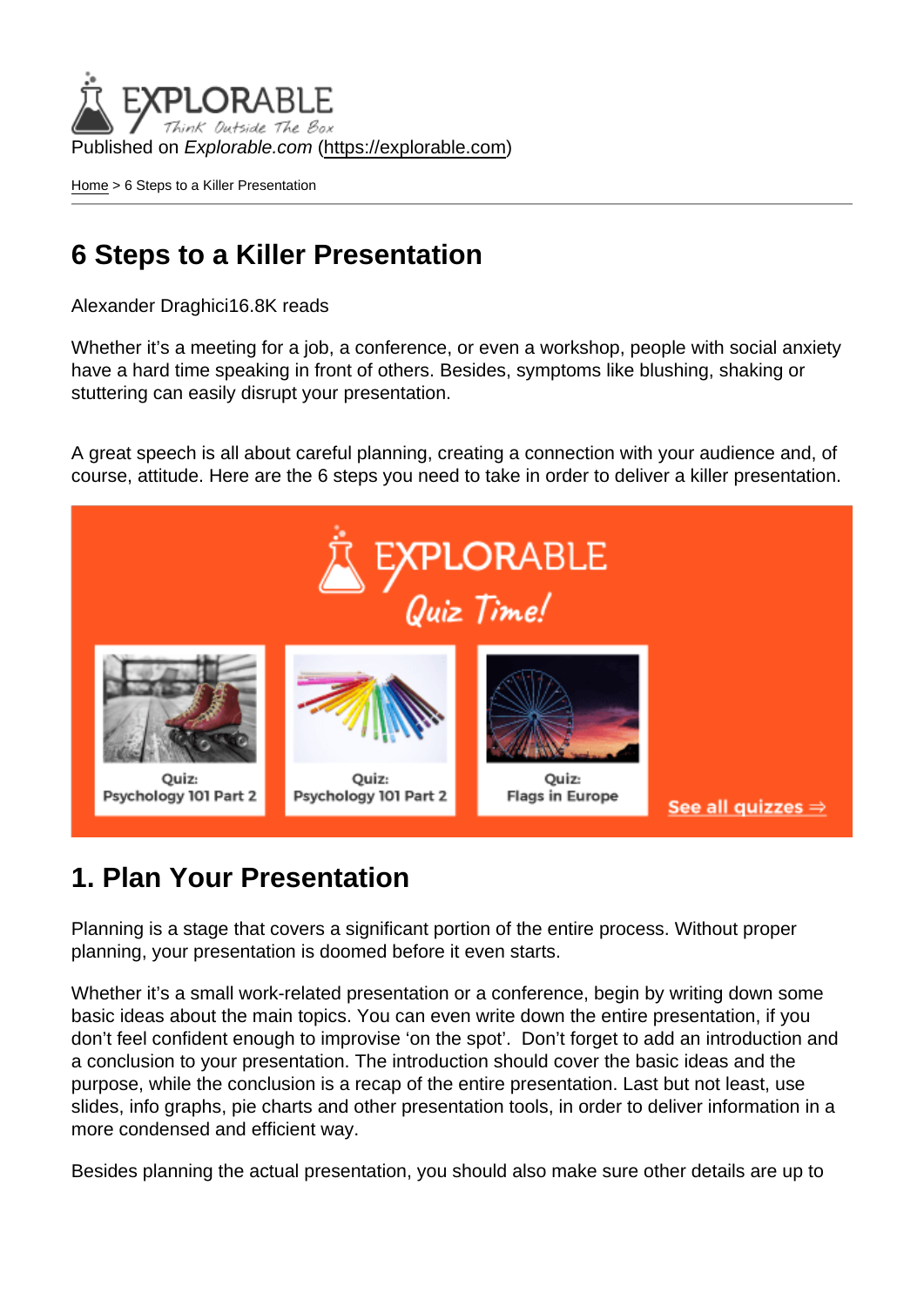code, such as the technical equipment.

### **2. Practice in Front of the Mirror**

Before delivering the actual presentation, you can always rehearse your speech in front of the mirror. This way, you can experiment with different postures or styles, and you also gain more confidence. The mirror becomes an excellent feedback provider that will allow you to make small adjustments to your presentation.

When practicing in front of the mirror, it's crucial that you create a somewhat authentic atmosphere. So, dress and behave as if you were in front of a real audience.

Alternatively, you can practice in front of a colleague, friend, or family member.

# **3. Analyze Your Audience**

Before starting your presentation, take a quick look at the audience. If they seem bored, open the presentation with a joke. If they're noisy, let them know that you're about to start.

Sometimes, you can get to know you audience even before attending the presentation. Ask yourself these questions: What kind of people will attend my presentation? Are they familiar with the topic? Do I know them on a personal level? Will it be hard to get their attention? What do they expect from me?

Knowing your audience allows you to adapt the presentation according to their needs.

# **4. Adjust Your Posture**

In one of our previous articles, we've discussed the importance of body language. People send messages both orally and through gestures, tone of voice, posture and other nonverbal elements.

When speaking in front of an audience, try to adopt an open posture. This means keeping your arms uncrossed, leaning forward, making eye contact and standing up. You may not realize this, but nonverbal communication is sometimes 'louder' than verbal communication.

You can even get people involved in your presentation by asking questions, requesting feedback and even organizing practical exercises that are related to the topic of your presentation.

Last but not least, NEVER stand seated during a speech. People may perceive you as arrogant, condescending or simply rude.

# **5. Establish a Clear Purpose**

Without a clear purpose, your presentation is just a bunch of random facts. A clear purpose makes your presentation memorable. You have to give the audience something they will remember even after a couple of months. Something they will share with other people or